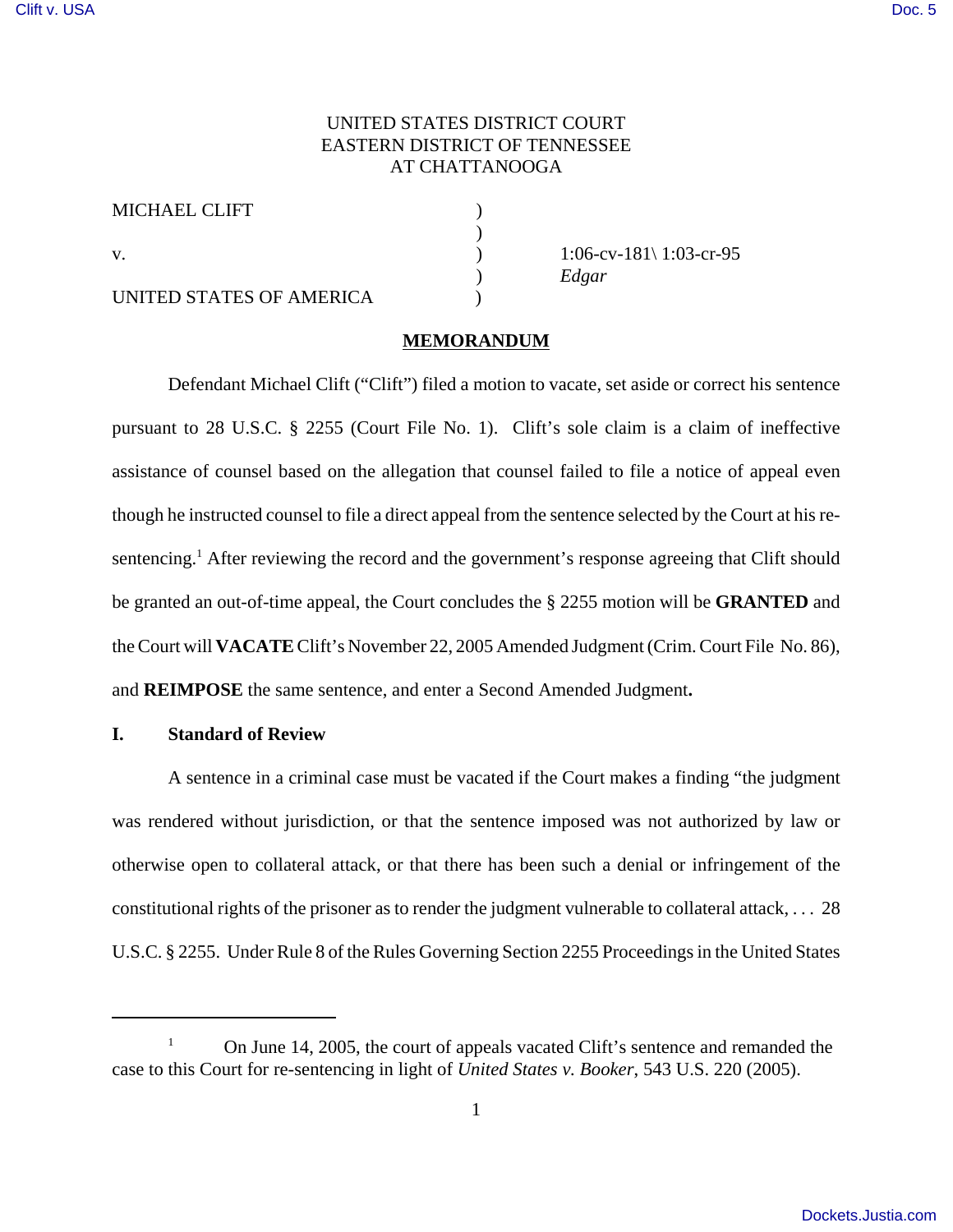District Courts, the Court is to determine after a review of the answer and the record whether an evidentiary hearing is required. If not, the district judge is to dispose of the case as justice dictates. The Court finds it is not necessary to hold an evidentiary hearing in the present case.

To warrant relief under 28 U.S.C. § 2255 because of constitutional error, the error must be one of constitutional magnitude which had a substantial and injurious effect or influence on the proceedings. *Brecht v. Abrahamson*, 507 U.S. 619, 637 (1993) (citation omitted); *Clemmons v. Sowders*, 34 F.3d 352, 354 (6th Cir. 1994).

#### **II. Procedural Background**

Clift entered a plea of guilty without the benefit of a plea agreement to aiding and abetting possession with intent to distribute marijuana in violation of 21 U.S.C.  $\S$ § 841(a)(1) and  $841(b)(1)(D)$  and 18 U.S.C. § 2. (Court File No. 47). Clift was sentenced to a 60-month term of imprisonment (Court File No. 66). On October 27, 2003, Clift filed a notice of appeal from his sentence, and on June 14, 2005, the court of appeals vacated his sentence and remanded the case to this Court for re-sentencing in light of *Booker*. On November 14, 2005, Clift was sentenced under the advisory Guidelines to the same term of imprisonment of 60 months (Court File No. 86). On November 18, 2005, Clift sent a letter to the Clerk's office requesting copies of documents from his file stating he was filing a § 2255 motion for ineffective assistance of counsel (Crim. Court File No. 89).

Clift filed a *pro se* notice of appeal on January 23, 2006 (Court File No. 91), which was dismissed by the Sixth Circuit Court of Appeals on April 23, 2006, for lack of jurisdiction because Clift failed to file a timely notice (Court File No. 94). On August 15, 2006, Clift filed the instant § 2255 motion.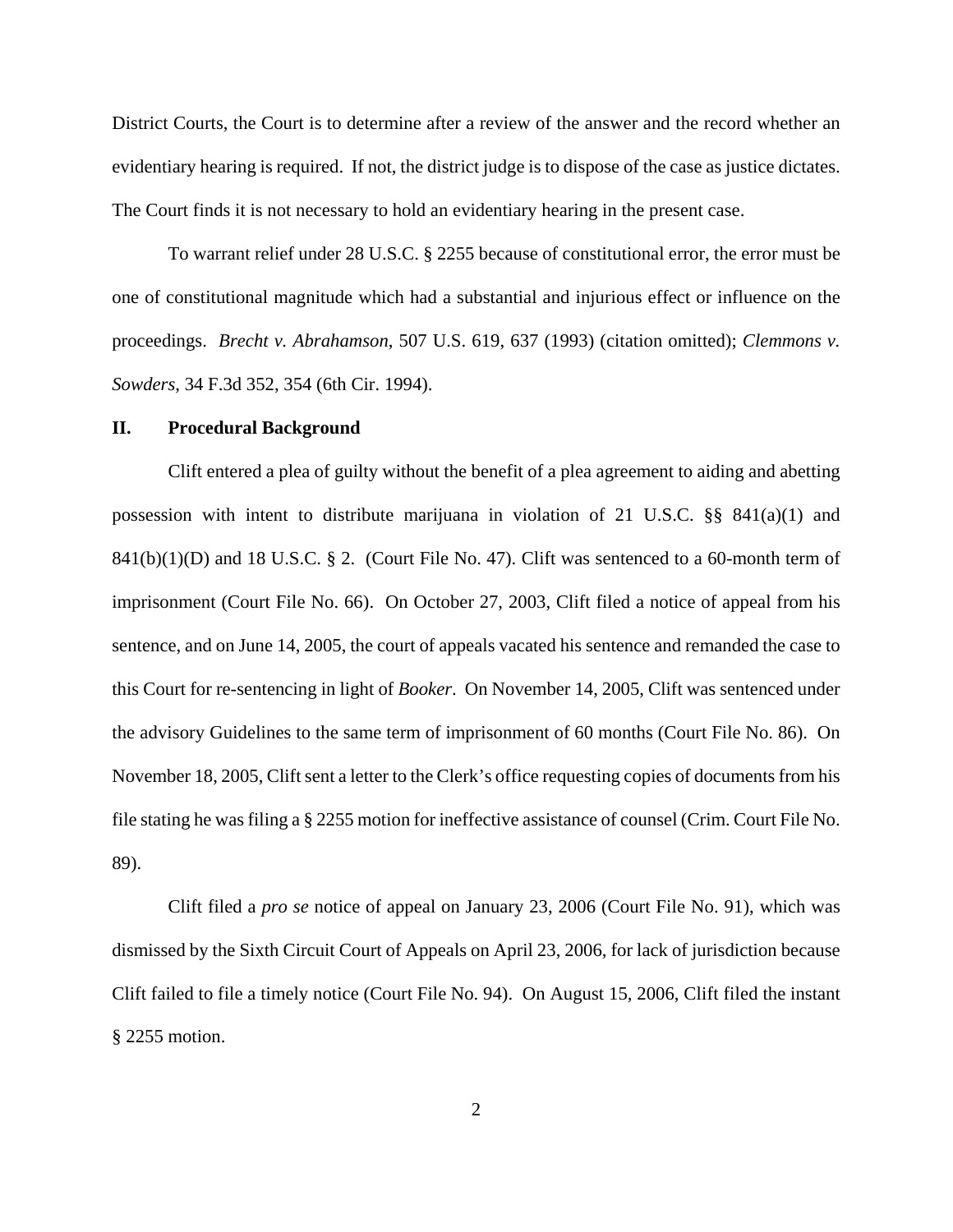#### **III. Factual Background**

The following factual background was taken from the Offense Conduct section of the

Presentence Investigation Report ("PSI"):

13. During the 1990's Joel Sanchez lived in Cleveland, Tennessee, where he met co-conspirator Michael Clift. According to investigators, Mr. Clift met Mr. Sanchez when Sanchez was operating a Mexican restaurant in the Cleveland area. Around March of 2002, after Mr. Sanchez returned to California, he began shipping marijuana to Michael Clift in Tennessee and Clift would send back payments for the marijuana via Western Union wire transfers.

14. Michael Clift also developed a friendship with Shawn Rader, who is a chronic, long-term marijuana user. Mr. Clift provided quantities of Mr. Sanchez's marijuana to Mr. Rader, who would then re-distribute what he did not consume himself. In 2002, Clift asked Rader to rent a post office box at the Murray Lake Hills U.S. Post Office in the Chattanooga, Tennessee, area. (Clift had previously rented a box at the Benton, Tennessee, U.S. Post Office and postal records reveal that Mr. Sanchez had shipped several packages to him at that address.) Mr. Rader rented the box as instructed by Clift.

15. On December 20, 2002, the station manager at the Murray Lake Hills U.S. Post Office notified the U.S. Postal Inspector's Office that suspicious parcels addressed to "S.R. Siding" had been arriving at the station. The manager noted a pattern to the mailings and requested the assistance of the Postal Inspector's Office. When a postal inspector secured a narcotics dog, the dog alerted to the suspicious package. Pursuant to a search warrant, the postal inspector opened the package and discovered approximately four pounds of what later proved to be marijuana.

16. On December 21, 2002, the postal inspector arrested Michael Clift when he attempted to pick up the package. When he was questioned by law enforcement officials, Mr. Clift refused to sign a rights waiver and denied any knowledge of a marijuana shipment. He told agents that his friend Shawn Rader had gone out of town and had asked Clift to pick up his mail at the post office box while he was gone. Agents questioned Clift about a piece of paper in his wallet which bore an address on Van Nuys Boulevard in Panorama City, California. Mr. Clift said the address was that of his friend, Joel Sanchez, who lived in California. He further related that he had previously sent express mail packages to Mr. Sanchez, but he said the last one he sent (on December 19, 2002) contained only a Christmas card. Mr. Clift could not

explain why he had used the fictitious name "B.J. Smith" or the address "902 Nevin Lane, Cleveland, Tennessee" on the return address label for that package.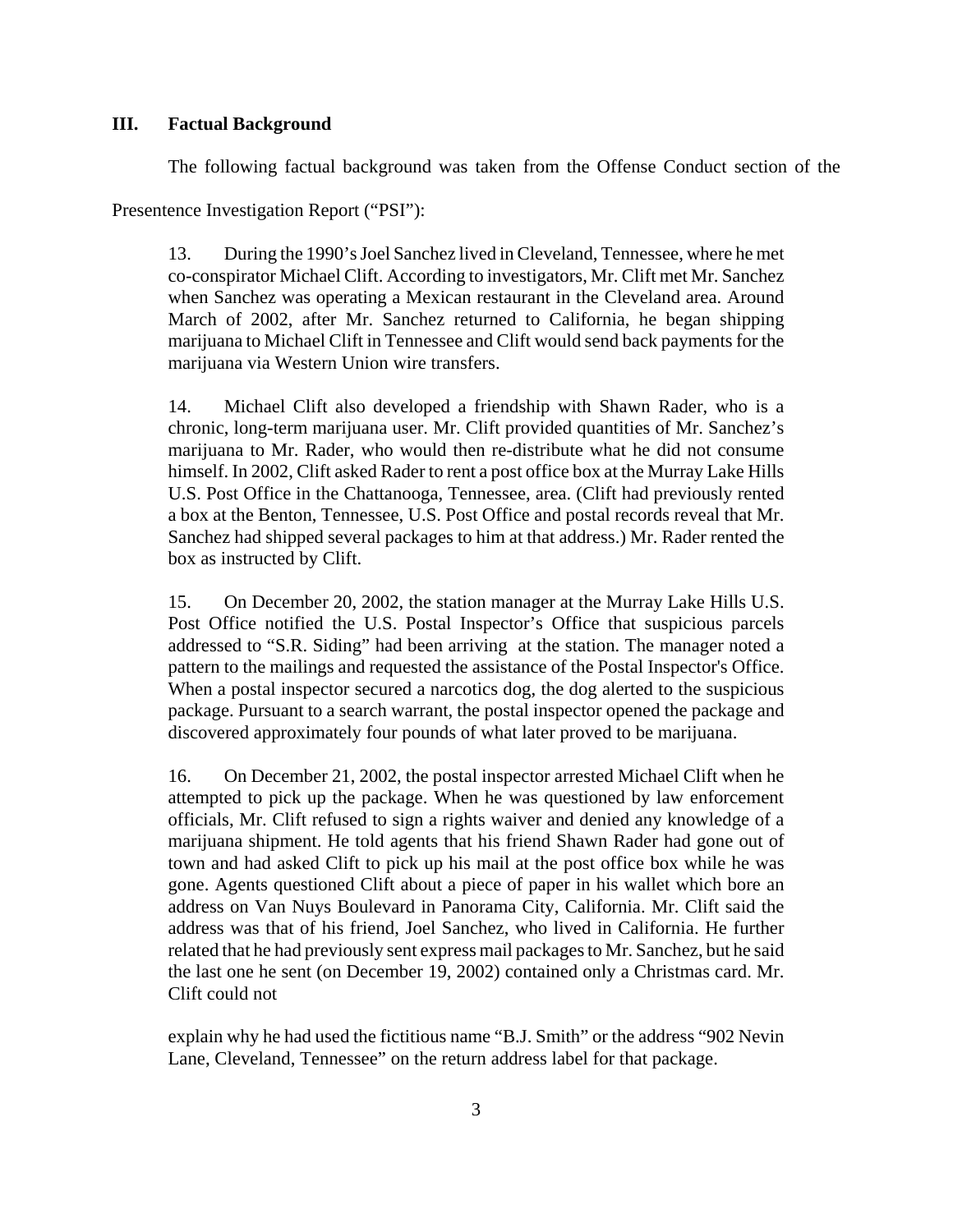17. In an interview with law enforcement on January 15, 2003, Michael Clift told agents that he bought and sold used cars for Joel Sanchez and he admitted he had sent money to Sanchez via the Postal Service. He told agents that he had used a fictitious name and a friend's address on the sender portion of the label because he had a previous arrest for receiving drugs through the mail.

18. On January 29, 2003, the Murray Lake Hills Post Office manager noticed another suspicious package addressed to S.R. Siding and requested the assistance of the Postal Inspector's Office. A drug dog was brought over to sniff the package (along with other decoy packages) and the dog alerted to the package addressed to S.R. Siding. Inside the package, agents found what was later determined to be 897.4 grams (1.9 pounds) of marijuana.

19. On January 30, 2003, Shawn Rader arrived at the Murray Lake Hills Post Office to retrieve the package and was arrested immediately thereafter. When he was interviewed by agents, he admitted he had rented the post office box at the Murray Lake Hills station, but advised he had done so at the behest of Michael Clift. He later admitted that Clift had asked him to rent the post office box because Clift had a prior arrest for receiving marijuana through the mail. According to Mr. Rader, Michael Clift was getting about two pounds of marijuana in each shipment and the shipments were coming from Joel Sanchez in California. Mr. Rader told agents that Mr. Clift was paying Sanchez about \$700 per pound for marijuana, but Clift was reselling it to Rader for \$1,100 per pound. Mr. Rader further related that Clift had instructed him on at least one occasion to send a payment to Sanchez for him via Western Union.

20. The Postal Inspector's Office obtained a videotape of Mr. Sanchez as he mailed packages known to contain marijuana from California. He was also videotaped receiving a package containing \$1,400, which represented payment for two pounds of marijuana. In an undercover operation, Postal Inspectors obtained marijuana from Sanchez on February 6, March 6, March 13 and March 27, 2003. Postal Inspectors have also recovered Express Mail labels on packages shipped to the Chicago, Illinois, area which bore the same fictitious names and the same handwriting as the packages of marijuana shipped to Tennessee.

21. Records from Western Union indicate that, between January 4, 2001, and November 30, 2002, Sanchez received a total of \$78,050 in wire transfers, with approximately \$70,590 of that having come from the Chattanooga and Cleveland, Tennessee, areas. In addition, postal inspectors advise that the package Michael Clift mailed to Sanchez on December 19, 2002, contained a payment for at least two pounds of marijuana. Based on the information available, Mr. Sanchez was charging approximately \$700 per pound for marijuana. Therefore, the evidence suggests that he had shipped at least 113.5 (51 kilograms) of marijuana from California [111.5] pounds extrapolated from wire transfers  $+2$  pounds extrapolated from Michael Clift's December 2002 express mail payment]. Of that, a total of 102.8 pounds (46.6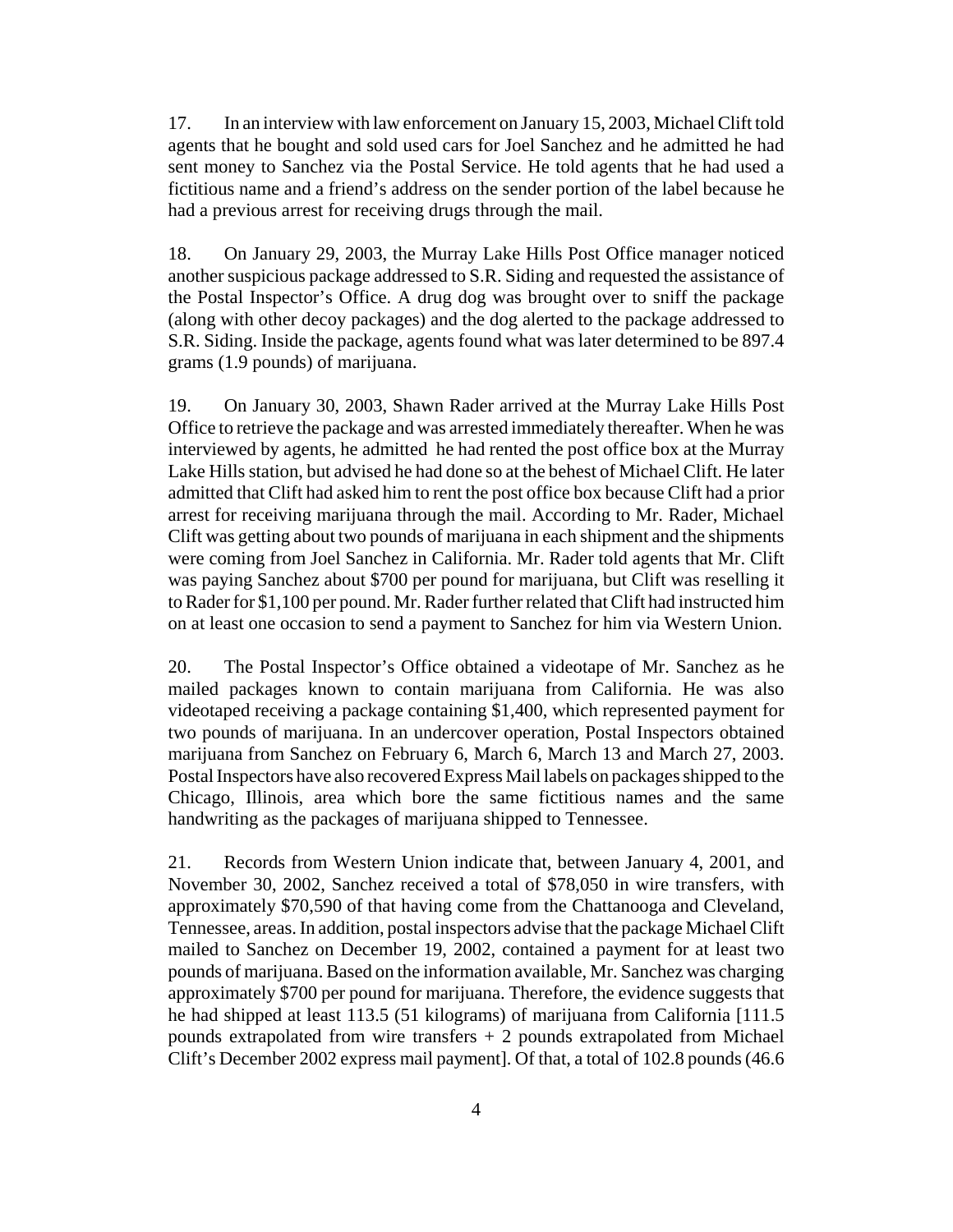kilograms) was shipped to Tennessee [100.8 pounds extrapolated from wire transfers + 2 pounds extrapolated from Clift's December 2002 express mail payment].

22. Mr. Sanchez will be held accountable for the entire 51 kilograms of marijuana extrapolated from the wire transfer total, plus Clift's express mail payment. Mr. Clift and Mr. Rader will be held accountable for the 46.6 kilograms of marijuana for which payment was made via Western Union and via Clift's express mail package in December 2002.

(PSI, pp. 5-6).

#### **IV. Analysis**

#### *A. Ineffective Assistance of Counsel Claim for Failure to File an Appeal*

Clift claims he received ineffective assistance of counsel because he instructed counsel to file a direct appeal from the sentence he received at his re-sentencing hearing but counsel failed to do so. Observing that Clift was nearing the completion of his sentence at the time of the resentencing, and at the time he filed the instant motion he was in the custody of a halfway house, the government responded that a direct appeal from his sentence would have been be totally frivolous. Nevertheless, the government concluded that it would be easiest to give Clift an opportunity to file an out-of-time direct appeal from the sentence imposed by the Amended Judgment on November 22, 2005, if he chooses to do so, because, if he in fact directed his attorney to file a notice of appeal and counsel failed to do so, he would be entitled to relief. The government asserts that counsel is not available

to provide information to the Court as to his conversation with Clift regarding the filing of a notice of appeal.<sup>2</sup>

<sup>&</sup>lt;sup>2</sup> The Court is accepting Clift's version of the facts since he has asserted these facts and the Government is unable to present counsel's version of the facts. In doing so, the Court recognizes these facts may not be accurate. By accepting Clift's version of the facts for purposes of this motion, the Court is not concluding counsel actually rendered ineffective assistance of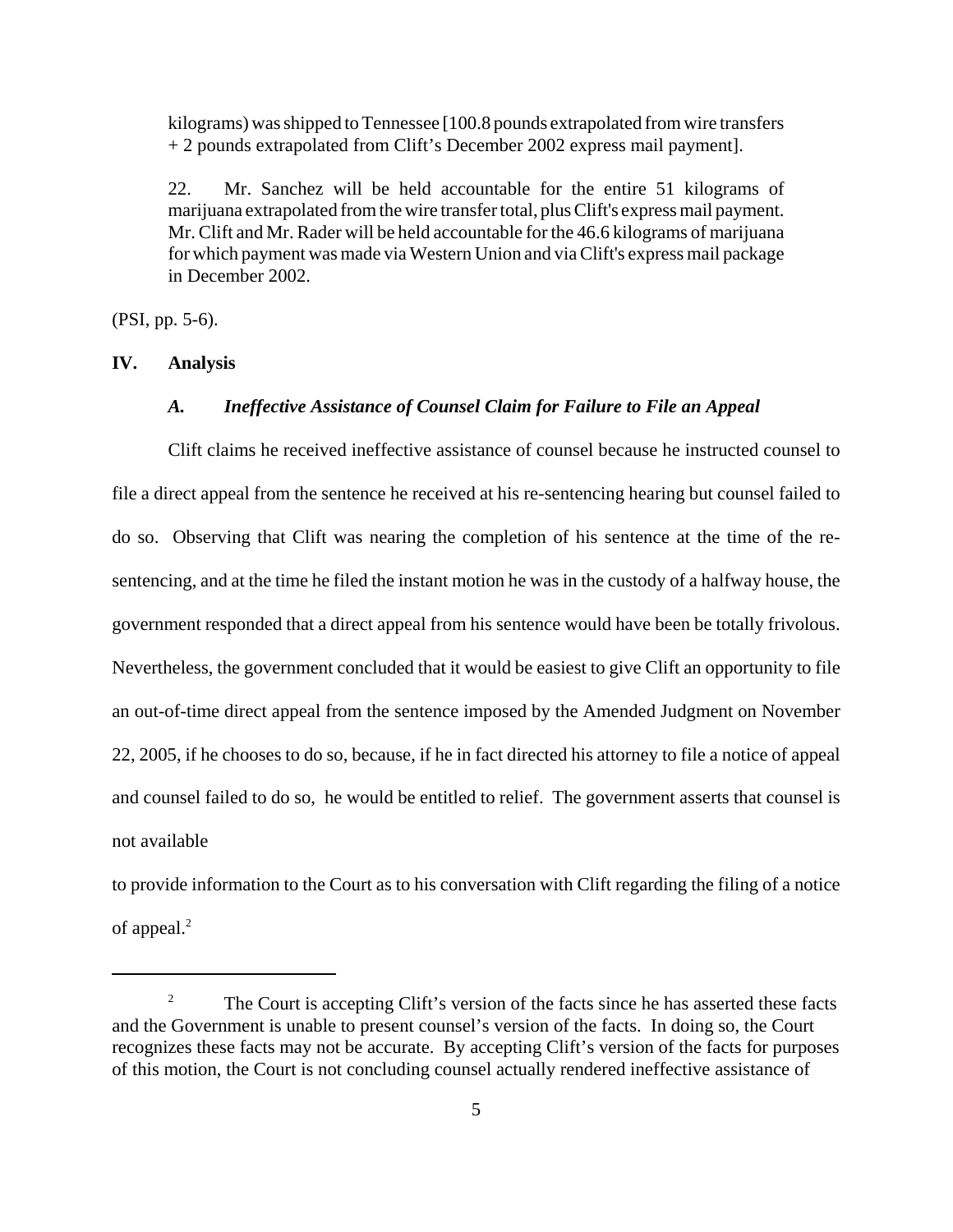The United States Supreme Court has "long held that a lawyer who disregards specific instructions from the defendant to file a notice of appeal acts in a manner that is professionally unreasonable." *Roe v. Flores-Ortega*, 528 U.S. 470, 477 (2000) (citing *Rodriquez v. United States*, 395 U.S. 327 (1969); *cf. Peguero v. United States*, 526 U.S. 23, 28 (1999)). Likewise, the law in the Sixth Circuit has long been that the failure to perfect a direct appeal, in derogation of a defendant's actual request, is a *per se* violation of the Sixth Amendment. *Ludwig v. United States*, 162 F.3d 456, 458 (6th Cir. 1998). "[A] defendant's actual 'request' is still a critical element in the Sixth Amendment analysis. The Constitution does not require lawyers to advise their clients of the right to appeal. Rather, the Constitution is only implicated when a defendant actually requests an appeal, and his counsel disregards the request." *Ludwig*, 162 F.3d at 459.

Clift filed his § 2255 motion under penalty of perjury averring he instructed counsel to file an appeal (Court File No. 1). Contrary to Clift's allegations, there was no mention in his November 28, 2005 letter to the Clerk, that he wished to file an appeal or inquire as to whether an appeal had been filed on his behalf. However, the Court does observe that, after he filed a late appeal, he sent a letter to the Clerk inquiring about his appeal and stating he had previously requested a docket sheet to see if his attorney filed his appeal (Court File No. 92). Although Clift did not inquire of the status of his appeal until after he filed his late notice of appeal, the Court observes that during his resentencing proceeding he expressed disagreement with the calculation of his advisory Guideline range and indicated an intent to appeal (Crim. Court File No. 98).

Of course, after the sentencing proceeding, counsel could have advised Clift that pursuing an appeal was frivolous, and they could have agreed that, due to the fact he would be released from

counsel.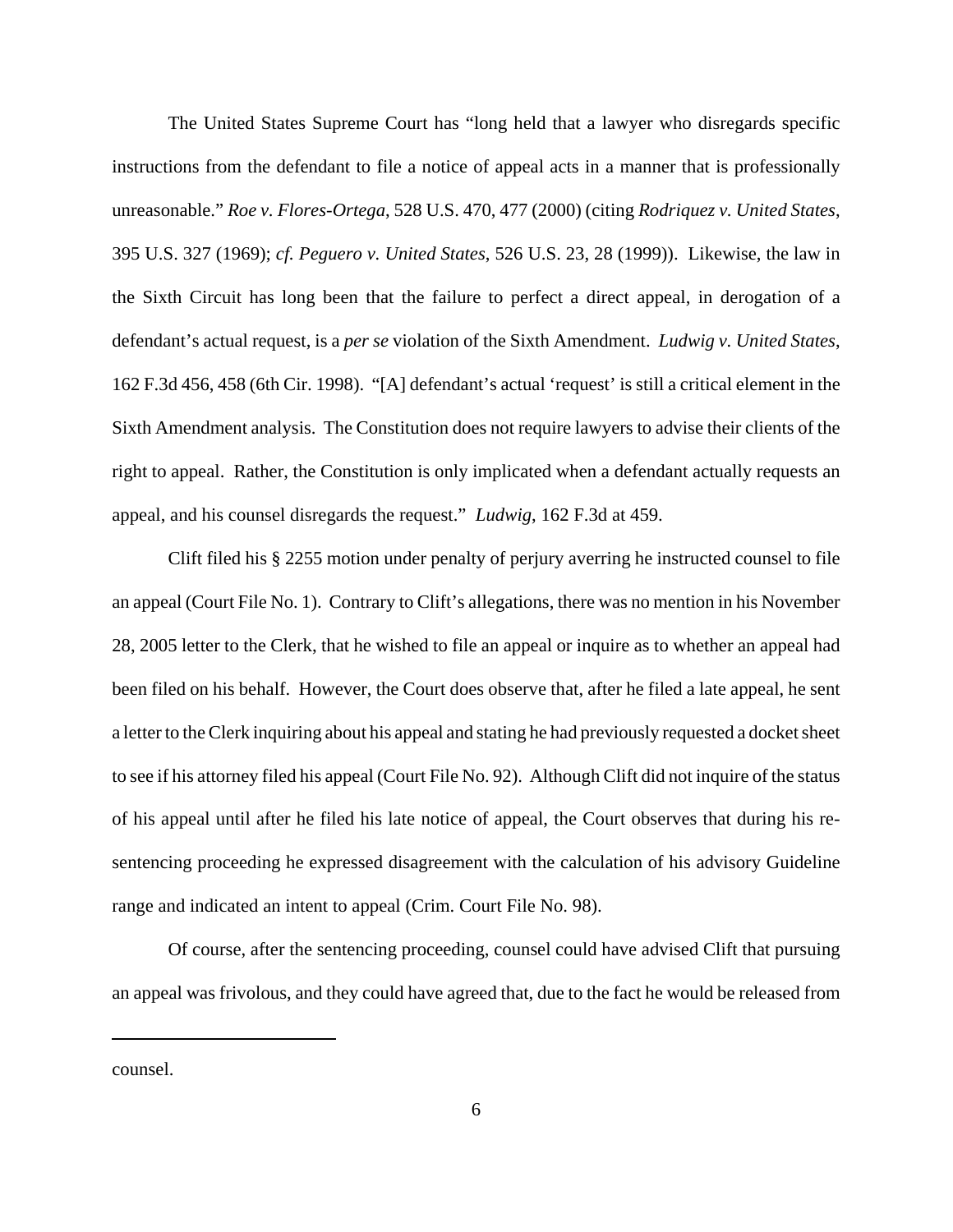custody in a short amount of time, an appeal should not be pursued. In addition, the Court observes that Clift filed a letter, dated four days after his re-sentencing, requesting documents from his criminal case so he could file a § 2255 motion for ineffective assistance of counsel. Clift made absolutely no mention in that letter of wishing to pursue a direct appeal until two months later when he filed a notice of appeal. Nevertheless, the government has offered no evidence to counter Clift's allegations.

Having reviewed the complete record of the underlying criminal case and the materials submitted in the instant § 2255 case, and giving Clift the benefit of the doubt, the Court concludes the Government has failed to show Clift did not request his counsel to file an appeal. Accordingly, since Clift's attorney is unavailable to provide information to the Court as to his conversations with him, Clift is entitled to relief.

# **V. Conclusion**

Clift's § 2255 motion will be **GRANTED** and he will be **GRANTED** an out-of-time appeal as the remedy for counsel's alleged failure to file an appeal. Therefore, the Court will **VACATE** Clift's November 22, 2005 Amended Judgment (Crim. Court File No. 86) and **REIMPOSE** the same sentence so the time for appeal can start to run again. *See Rosinski v. United States*, 459 F.2d 59 (6h Cir. 1972) (per curiam); *see also United States v. Phillips*, 225 F.3d 1198, 1201 (11th Cir. 2000). The Court **WILL ENTER** a Second Amended Judgment.

Clift has the right to appeal the reimposed sentence. The Court will order the Clerk's Office to file a notice of appeal for him within **Ten Days** from the entry of the Second Amended Judgment, in accordance with Fed.R.Crim.P 32(k). If Clift cannot afford counsel to represent him on appeal, he should complete the *in forma pauperis* application which the Clerk will mail him, and file it,